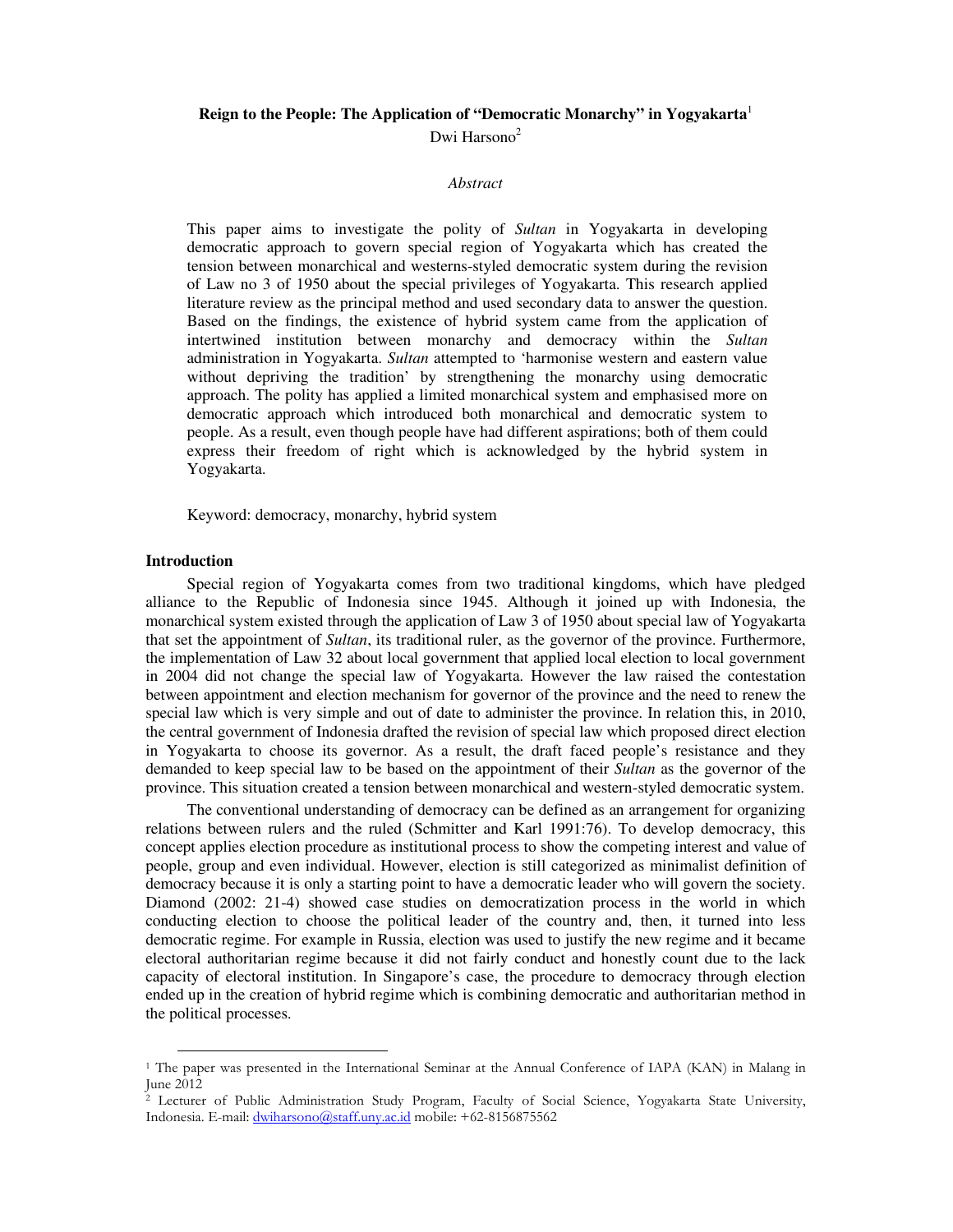On the other hand, the creation of substantive democracy needs to combine the rules such as free, fair, and competitiveness and the institutional arrangement such as consensus, participation, and accountability which keep the system to endure (Schmitter and Karl 1991). Rakner et al. (2007:6) argued that the application of substantive democracy needs to be emphasised on the role and importance of accountability. She also explored the democratisation process into three phases: liberation, transition and consolidation. Liberation phase is indicated by the fall of authoritarian regime in the country, transition can be seen through the performance of competitive election, and consolidation of democracy is achieved by the country when the practice is recognised and accepted by the people. Accordingly, the process is aimed to follow the path of developed countries, such as United States and Western Europe, in building their capacity to hold democracy. These countries conducted substantive democracy through the application of different type of government system, such as the presidential system and the constitutional monarchy as the government system. Although the processes ended up with different government systems, these countries managed to go through democratisation to establish the western-styled democracy as the model to develop governance system. However, democratisation is a complicated process. Even when it gets through the transition, it does not always guarantee to the consolidation. Internal constraints within the countries may cause a stagnant transition to democratisation or prompt the process back to more or less authoritarian regime which turns the consolidation phase into the emergence of hybrid regime (Rakner et al. 2007:8).

Considering to the conventional understanding of democracy proposed by the central government of Indonesia to change the local politics in Yogyakarta, this paper comes to explore the system of which has been applied by *Sultan* in the region. People's resistance to democratic election is underlain by their understanding to local arrangement that intertwined the monarchical and western styled democratic systems as hybrid institution. Hybrid institution can be explained as the translation of democratic principles by traditional political institutions as an obvious approach in powerseparation and co-responsibility among the stakeholders (AIPP 2007:2). Moreover, the paper contributes a different perspective on the debate about democracy versus indigenous value because western-styled democratic system seems not the people's best choice to develop their society in Yogyakarta. People prefer to have hybrid institution that is created by legal pluralism in the region as their cultural practice. Moreover, the practice has been proven able for decades in maintaining a better circumstance for Yogyakarta. In contrast to the mainstreaming agenda on development, the situation in Yogyakarta is less popular but it could give an alternative to application of different style on governance. Besides that, this study also draws how the 'pluralistic legal system' in Yogyakarta influenced the people's behaviour. It happened because different laws strengthened each other in establishing the conducive situation to different behaviour of the people in the society.

### **Evaluating the 'Democratic Monarchy'**

The paper takes two continuous approaches. These are 'legal pluralism' (Merry 1988), and 'historical institutionalism' (Hall and Taylor 1996). The integration of the conceptual approaches in the paper can be done because the analysis provides alternative explanations that are linked to each other. The analysis creates a flowing explanation from international debate on governance system to the local context of Yogyakarta. Moreover, the approach is designed not only to answer the aims of the paper but also to provide useful information to revisit the term of 'democratic monarchy' in Yogyakarta. By doing this, the paper describes the hybrid system in Yogyakarta that applied different governance system compared to the mainstream of democracy in the world.

a. Legal Pluralism

This paper applies 'legal pluralism' concept to examine the relation between different laws and the occurred legal phenomena within certain society. By examining the relation, the term helps this paper to reconceptualise the relation between different laws in the society and the existing of intertwined institution as the legal order (Merry 1988:869). Based on Merry's definition on legal pluralism (1988), the coexistence of different legal systems which are emerged at the same time in a social field can be stated as legal pluralism. This definition also brings the understanding complex arrangement of legal order that comprises different legal system.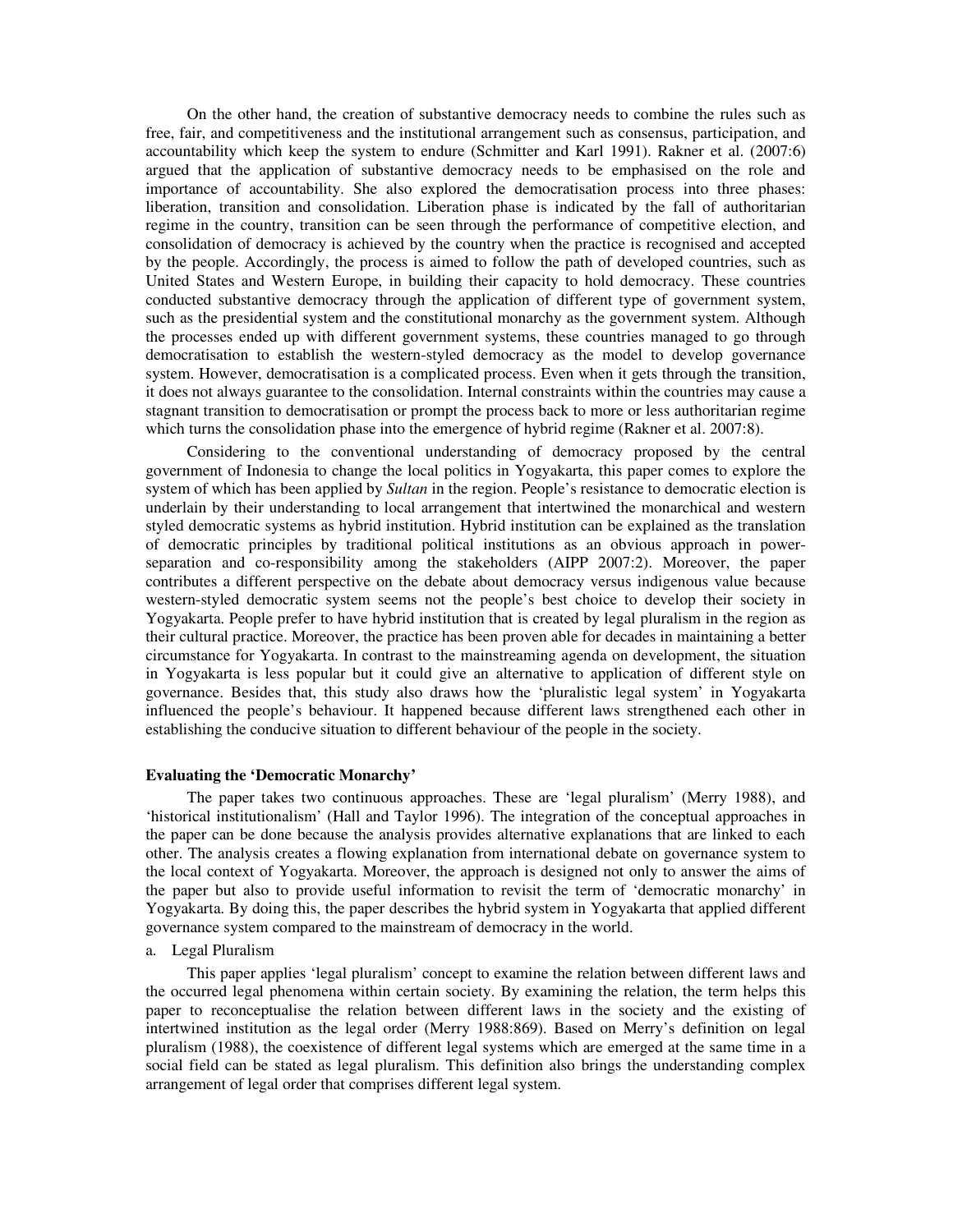Moreover, the paper seeks to explain how legal pluralism can influence the people by applying different laws in a different choice in a certain time. People develop their legal consciousness within the relation to the legal order in the society. As defined by Trubek, legal consciousness can be seen as 'all the ideas about the nature, function, and operation of law held by anyone in society at a given time' (Hertogh 2004:460). This situation can be understood in relation to the traditional law that has been persisted among people for a long time period although a new law have been introduced. Moreover, Ewick and Silbey's explained the notion of legal consciousness as cultural practice which is created by the people's interaction to their environment (Cowan 2004:931). Both scholars emphasised the role of space as the place of cultural practice of the law. It is supported by Cotterell's work that explains the interwoven study of legal consciousness relates the notion of the concept in understanding the legal culture (Ibid 2004:935).

People perception to the legal culture influences their adherence to the law which, then, created into aptitude, competence or awareness of the law or perceptions or image of law (Hertogh 2004:461). The people perception about the law was called by Ehrlich as 'living law' which is dominant to people and it can be very different with the formal definition in the law in book (Ibid 2004:466-71). Cultural practice is the phenomenon of living law that emerged as people perception to plural legal system. The living law becomes the general rule that happened not only in understanding the plural legal order, official and traditional law, but also in the relation of different legal order.

Even this conceptual approach can examine the legal pluralism situation in the society, the concept lacks in explaining the institutional development as the result law enforcement. Institutional analysis helps the paper to relate the legal pluralism and people political behaviour. The next section presents the conceptual approach that explains how institution influences people political behaviour in the society.

#### b. Historical Institutionalism

This approach analyzes the political relation between institution and people behaviour that underpinned the culture of Yogyakarta. Institutionalism is defined as the study of political institutions, a set of theoretical ideas and hypotheses relating institutional characteristics and political agency, performance, and change (Hall and Taylor 1996: 4). Its aim is to explain the role of institutions in creating social and political outcomes. By applying this approach, the paper seeks to define the political structure that creates Yogyakarta's society.

Historical institutionalist defines institution as the formal or informal procedures, routines, norms and convention embedded in the organisational polity (Ibid 1996: 6). It is questioning the affect of institution to individual behaviour by employing the calculus and cultural approach. The calculus approach refers to the level of certainty to present and future actor's behaviour and cultural approach stresses on the patterns of individual behaviour in achieving their goal. As an eclectic approach, historical institution tends to use cultural approaches to examine actor's behaviour by discerning individual as satisficer rather than utility maximisers (Ibid 1996: 7-8). As a satificer, individual usually tends to follow the fix pattern to attain the satisfaction. This pattern explains the idea of 'path dependence' (Krasner 1984) as the social causation that admits the intervention of institutional context will help operative forces in producing the same result in all places. Institution continually plays an important role in maintaining the historical process of development. However, the institution, sometimes, faced some 'critical junctures' (Collier and Collier 1991) in preserving the process. Critical juncture is important institutional alteration which is punctuated by crisis or conflict that could diverge the process into different path. Historical institutionalist argues the factors that perpetuate the critical junctures mostly come from socioeconomic and political development; however it does not close the role of idea in changing people beliefs (Ibid 1996: 9-10).

The role of idea, to some extent, has been seen transforming individuals after a new idea influenced their beliefs. Hall (1983; 1984; 1990) works on 'the role of idea and idea shift' found that idea has a strong effect to individual if it can offer a better satisfaction. Consequently, it shifts the individual behaviour to the new one and it also opens the possibility to change the approach from cultural to calculus in maximising his satisfaction. This action shows the strategic relation between idea and individual behaviour in historical institutionalist approach (Hall 1996:7). To keep the pattern of behaviour, historical institutionalist applied 'neo-evolutionary theory' (Thelen 1999; 2004) to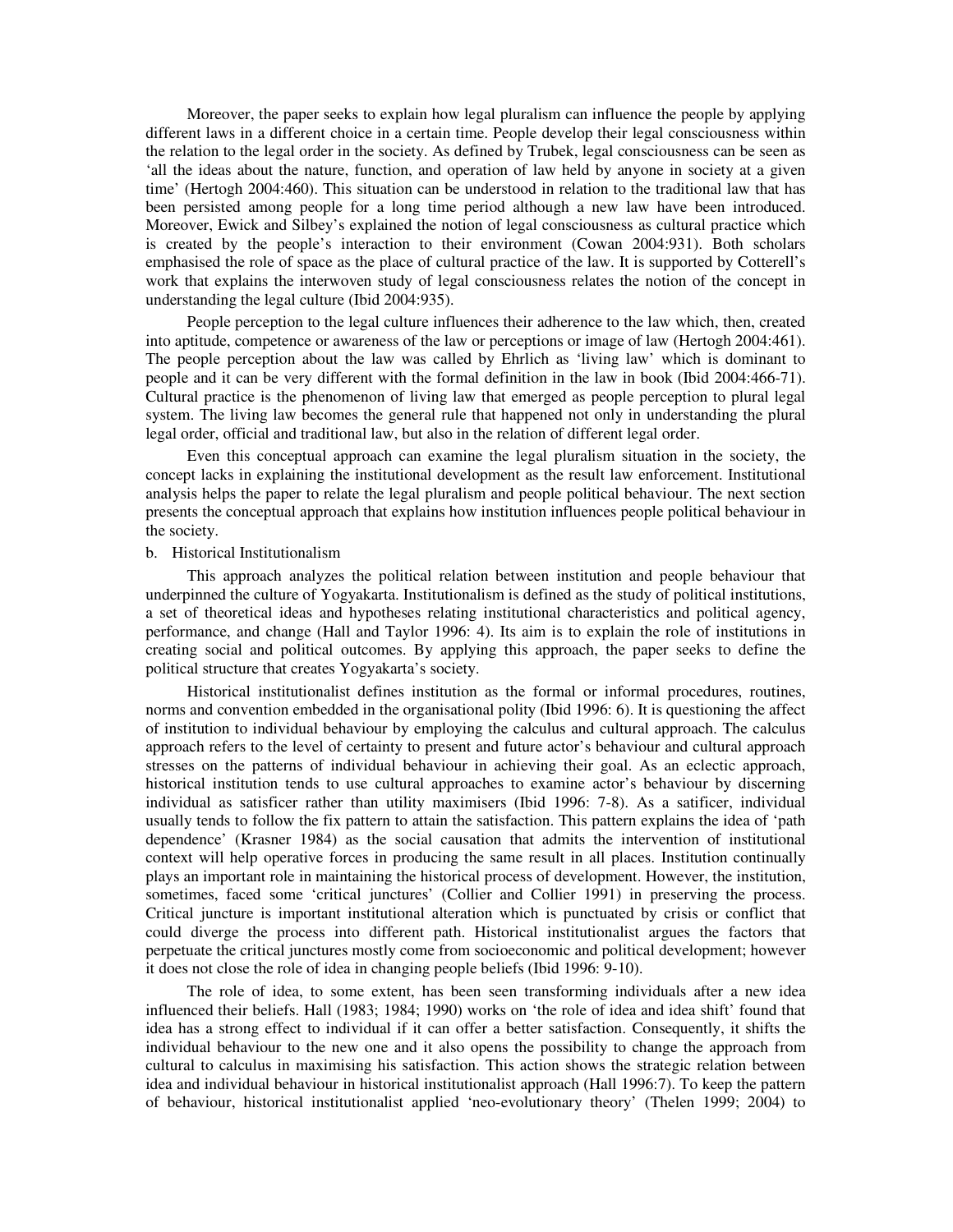preserve the existing institution. This theory focuses on prescribing 'incentive' to 'disloyal' idea within the institution to restraint the emergence of critical juncture (Thelen 2004:284-5). Furthermore, institution can be endured by adapting and transforming itself parallel with the changing of social, political, and economic conditions. Even this approach does not omit the 'disloyal' idea, which is also altering; the interplay between stabilisation and innovation can be systematically done to preserve the institutional arrangement (Lustik 2011:206). The conceptual approach affirms the emergence of hybrid institution in Yogyakarta. By integrating these multiple analyses, the paper situates the conceptual approach to give and develop a comprehensive explanation in answering the research questions.

# **A History of Yogyakarta**

In order to have a complete understanding on Yogyakarta, this section presents the contexts which explain the cultural tradition and the special feature which underlay the local politics in Yogyakarta. The cultural tradition underlies the way of life of the people and the special features explain the unique combination of governance system in Yogyakarta compared to other application in different countries. Those explanations give the information to create basic understanding in analysing the local politics of Yogyakarta.

a. The Traditional Culture

Yogyakarta is originated from former traditional kingdoms, *Kasultanan Ngayogyakarta Hadiningrat* and *Kadipaten Pakualaman*. The king of *Kasultanan* is *Sultan Hamengkubuwono* and the duke of *Pakualaman* is *Adipati Pakualam*. As leader of traditional Javanese kingdom, they have been symbolized as the heritage of Javanese culture that strongly influenced the people's way of life in Yogyakarta.

People in Yogyakarta believe to *Sultan* as a good king because he should meet to several individual values such as *dhana* (generous), *sila* (good attitude), *ksanti* (calm and patience), *virya* (courage) *dhyana* (contemplate), *pranidhana* (good determination) *bala* (powerful) and *juana* (wellinformed to new knowledge). These characteristics have to be owned by Sultan because there is a cultural understanding that the throne is the revelation from God (Nusantara, 1999: 91). When he became *Sultan*, he has to perform himself to the philosophical value of this culture, *hamemayu hayuning bawana* (harmonize the beauty of the world), and devotes himself to wealth of the people of the kingdom (Yogyakarta Provincial Government, n.d.). By fulfilling the requirements to be *Sultan* and it duties, they guarantee the capacity of the person who had the throne. Moreover, people obey their traditional leader because they assume that the sabda pandhita ratu (the king's words) is a law and is said to good of the society (Nusantara 1999:156).

Besides that, the culture of this society also has several traditions to keep a close relationship between *Sultan* and his people, such as *laku pepe* and *pisowanan* agung (Nusantara 1999: 191). *Laku pepe* (sun bathing using white shirt in the main square) is a symbolic media for *kawula alit* (common people) to express injustice situation faced by them to *Sultan*. By showing this ritual, they ask an opportunity to talk directly to their king and express their problems. *Sultan* will accept them to the palace and let the people to directly convey their grievance. Then, *Sultan* will help them to solve the problem. Other media to maintain a good relation with stakeholder in the kingdoms is The *pisowanan* agung is mass traditional gathering which involves thousands of people and it is conducted in the main square of Yogyakarta to ask *Sultan*'s statement about the problem faced by the society (Nusantara 1999; Lay 2008). Using this event, *Sultan* can know the aspiration of his people and the situation in grass root level.

Above explanations show that cultural tradition in this society has become the strong norms and values. They influenced people's behaviour and guided the appropriate attitude to be accepted in this society. Although Yogyakarta was not a kingdom anymore and it became a province in Indonesia, those traditions are still preserved by the society to recent time. Consequently, the situation in Yogyakarta created a unique combination that underlay the local politics in Yogyakarta. The next section explains the special feature in Yogyakarta that has been resulted by the combination.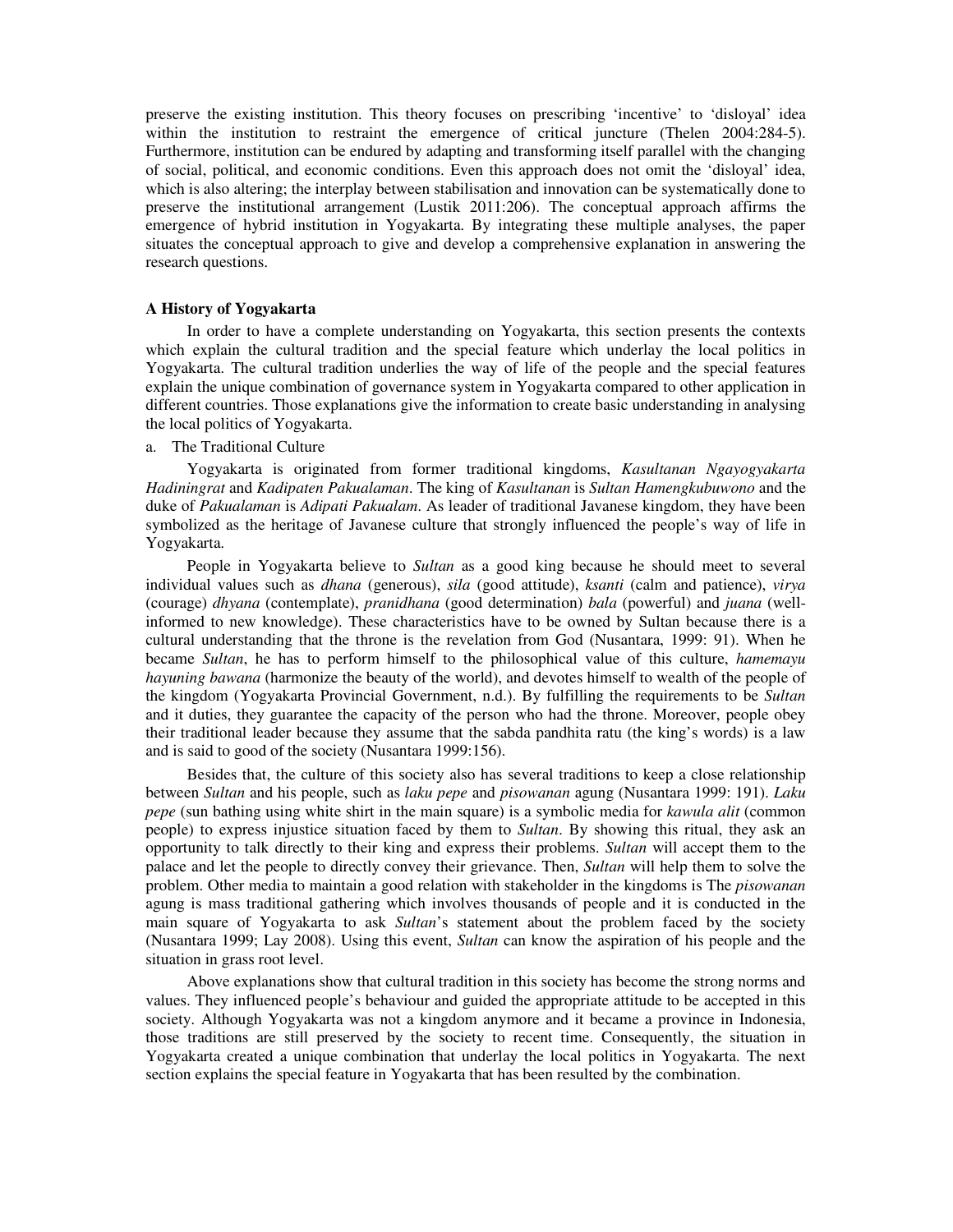### b. Special Feature of Yogyakarta

1

The Law 3 in 1950<sup>3</sup> about special status stated Yogyakarta as a special region of Indonesia in the provincial level of government. This law also set the *Sultan*, the traditional ruler of former kingdom in Yogyakarta, as the governor of the province. This law created dualism in the figure of *Sultan*. On the one hand as the ruler of former monarchical kingdom in Yogyakarta, *Sultan* is the symbol of traditional institution in which cultural identity of the kingdom attached to his authoritative power. On the other hand, the implementation of special law appoints him as the governor of Yogyakarta who gives the power by the modern law to govern the province. Consequently, *Sultan* has the informal and formal power and legitimate based on both institutions which are existed in Yogyakarta.

Unfortunately, the special status law which was enacted in 1950 had a very simple article in regulating the provincial government administration. Besides that, the development of local government in Indonesia evolved to a complex intergovernmental system which needed to be regulated in a better law. In relation with this situation, since 1950 Indonesia has been enacting 4 local government laws and an Agrarian law; nonetheless, these laws did not change the dualism in Yogyakarta. Besides, Yogyakarta is a province which obliged to implement national regulation and the dualism overrules the central government law. According to the latest local government law, Law 32 of 2004, Yogyakarta is one provincial government of 35 provinces in Indonesia. Surprisingly, even though the law applied 'strong major system' through direct local election; it reinforced the special status of Yogyakarta. It kept maintaining the special status and at the same time it suggested the application of the new law in administering the provincial government.

The reason of maintaining the special status of Yogyakarta was explained in the monographs based on their explorations to the local context that caused the privileges to this province (Lay 2008; Regional Representative Council 2010). First, since the beginning of this province, Yogyakarta has been obtaining different status as a province because it originated from sovereign and established kingdom compared to other province in Indonesia. Moreover, the contributions of this province to Indonesia after declaring its independence also created a strong historical relation which could not be ignored. Second, the former monarchy in Yogyakarta is a national heritage which needs to be preserved. It has a strong cultural tradition from the former kingdom which did not only influence the people in Yogyakarta but it also enriched the Indonesian culture. Third, the land tenure policy in Yogyakarta is characterised by the social protection to the marginalised group of the society which came from the cultural philosophy of *Sultan* to deliver the wealth of the kingdom to the society. Based on these findings, the monographs argued that the special status of Yogyakarta needed to be preserved because of these reasons.

The dualism as the political context of Yogyakarta is underpinned by the interplay between monarchical and western-styled democratic systems (Ibid). The local politics in Yogyakarta creates a unique system because *Sultan* as the King of former traditional kingdom is the governor of the province. Both roles are legitimate to the people in Yogyakarta. Furthermore, using the discretion, *Sultan* applies democratic approach in his policy to strengthen his traditional monarchy in Yogyakarta. Gathorne-Hardy (1953) called this policy as the 'democratic monarchy'. The term of 'democratic monarchy' could be considered as an oxymoron because it is combining two 'antithetical conceptions' within one phrase. Both contrasting words negated each other because monarchy is the system which relies on hereditary principle and democracy challenges the monarchical system to give an egalitarian principle for the people (Abell and Stevenson, 2011:487-8). Hardy named the term while he described Queen Victoria's policy in dealing with the approaching democratisation in British monarchy.

<sup>3</sup> Statement said by Djoko Suryo in the expert judgment meeting that the central government of Republic of Indonesia enacted this law in 1950 as the acknowledgement of Yogyakarta's contributions to Indonesia after this country declared its Independence from Dutch colonizer in 1945 (Lay 2008). The contributions were 1) declaring their kingdoms as part Indonesia after this country claimed its independence from Dutch colony, 2) allowing the displacement of Jakarta to Yogyakarta as the capital city of Indonesia, and 3) financing the government expenditure in administering the new country.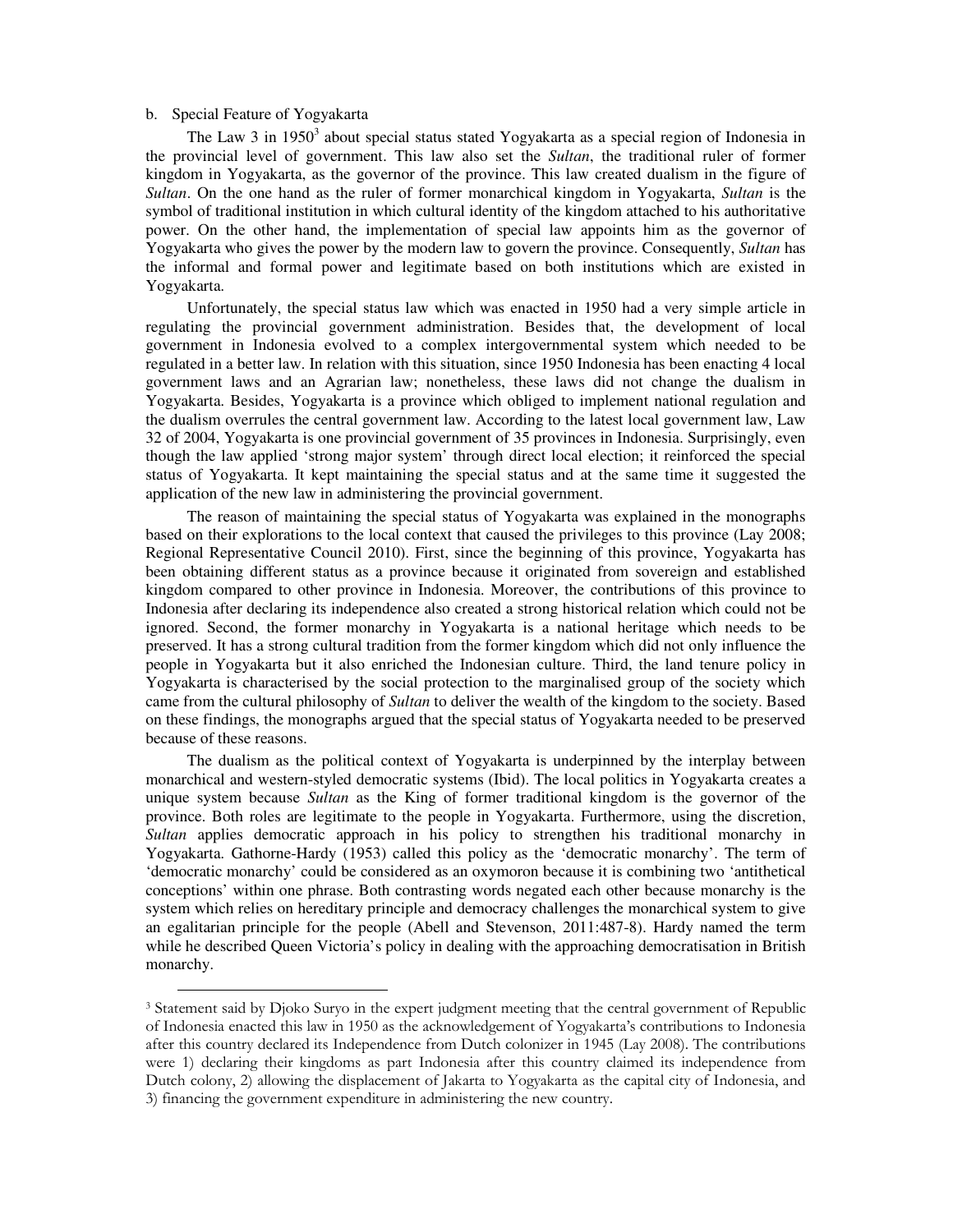Today, the function of British monarchy is purely ornamental after the application of 'constitutional monarchy' as the governmental system in Britain (Gathorne-Hardy 1953:274). The 'constitutional monarchy' is a type democratic government system which put the traditional leader as the symbol of the monarchy. The leader does not have any political power because it belongs to the prime minister and the parliament to govern the country. Similar to the constitutional monarchy that held in the Netherland, even the Queen, as the head of state, with the council of ministers forms the government; she plays her role as monarchical symbol. The Queen does not have formal power to govern the state and it belongs to the prime minister.

Other examples of constitutional monarchy are seen in Malaysia and Thailand which have constitutional monarchy in their governmental systems. These countries put the role of King not only as the symbol of the monarchy but also the head of the state and the government is run by the prime minister. However, based on Diamond argument (2002), Malaysia is not a democratic government and it can be categorised as hybrid regimes. He argued that Malaysia had electoral autocracy in the multiparty election (Diamond 2002:23). Similar to Thailand case, even though Thailand has election to choose the prime minister; most of prime ministers in this country were selected by military regime (Lay 2008). Based on the monographs finding, the examples of constitutional monarchy are different with the condition existed in Yogyakarta. Sultan has held both roles, as the symbol of the society and as the formal leader, and it has been preserved by the latest law even it has enacted a contradicted approach with the context of the province. In the following part, the paper presents the analysis of hybrid institution which underpins the unique local politics in Yogyakarta.

### **Explaining the Hybrid Institution**

The analysis of the paper comes from the reflection on the data using two different approaches. The analysis is started by exploring the hybrid legal system in Yogyakarta as a result of legal pluralism that is accepted by the people through their understanding on the existing condition of Yogyakarta. Then, it is followed with analysing the emergence of hybrid institution by describing the people's political behaviour as phenomena which shows the existence of hybrid system in Yogyakarta. This section is organised by the paper to give a comprehensive explanation to the conflict that emerged in Yogyakarta. They support each other to build the argumentation of the paper and answer the research questions.

# a. The Hybrid Legal System in Yogyakarta

1

Pluralistic legal system in Yogyakarta has been created by the application of special status law which allowed different legal order to co-exist together at the same time and form the hybrid legal system. Moreover, the interplay between monarchical and democratic approach to create harmonious relations between not only people and the legal order but also between different laws has been accepted as their living law. However, the system also allowed the raising idea of democratic election in Yogyakarta. Accordingly, most people refused the democratic idea because it deprived hybrid legal system in Yogyakarta their living law.

Hybrid legal system in Yogyakarta has been created by the application of dual legal systems since *Sultan* IX became the king. The speech<sup>4</sup> in his inauguration expressed the vision to combine two different values in his governing system. This speech became the 'ethical commitment'<sup>5</sup> of *Sultan* to develop unique legal practice because both laws coexist together within the society. Although the tradition and law come from different legal principles; they complement each other and the dialectics between themselves create 'legal pluralism' in Yogyakarta. Based on Merry's definition, legal pluralism is the coexistence of different legal system at the same time (1988:869). Consequently, the

<sup>&</sup>lt;sup>4</sup> The task that puts upon me is difficult and hard, thereby I am fully aware of it, especially concerning to reconcile the western and eastern value in a harmonious nuance without losing the eastern characters. Although, I genuinely learned western education but I am firstly Javanese and it remains the same. Accordingly, as long as the custom does not hamper the development, it stays at the first place in the palace with its traditional richness'. Sultan gave the speech in 18 March 1940 (Atmakusumah 1983).

<sup>5</sup> The term of 'ethical commitment' appeared during the discussion with Purwo Santoso while understanding the polity of Sultan IX in governing the region, March 29, 2012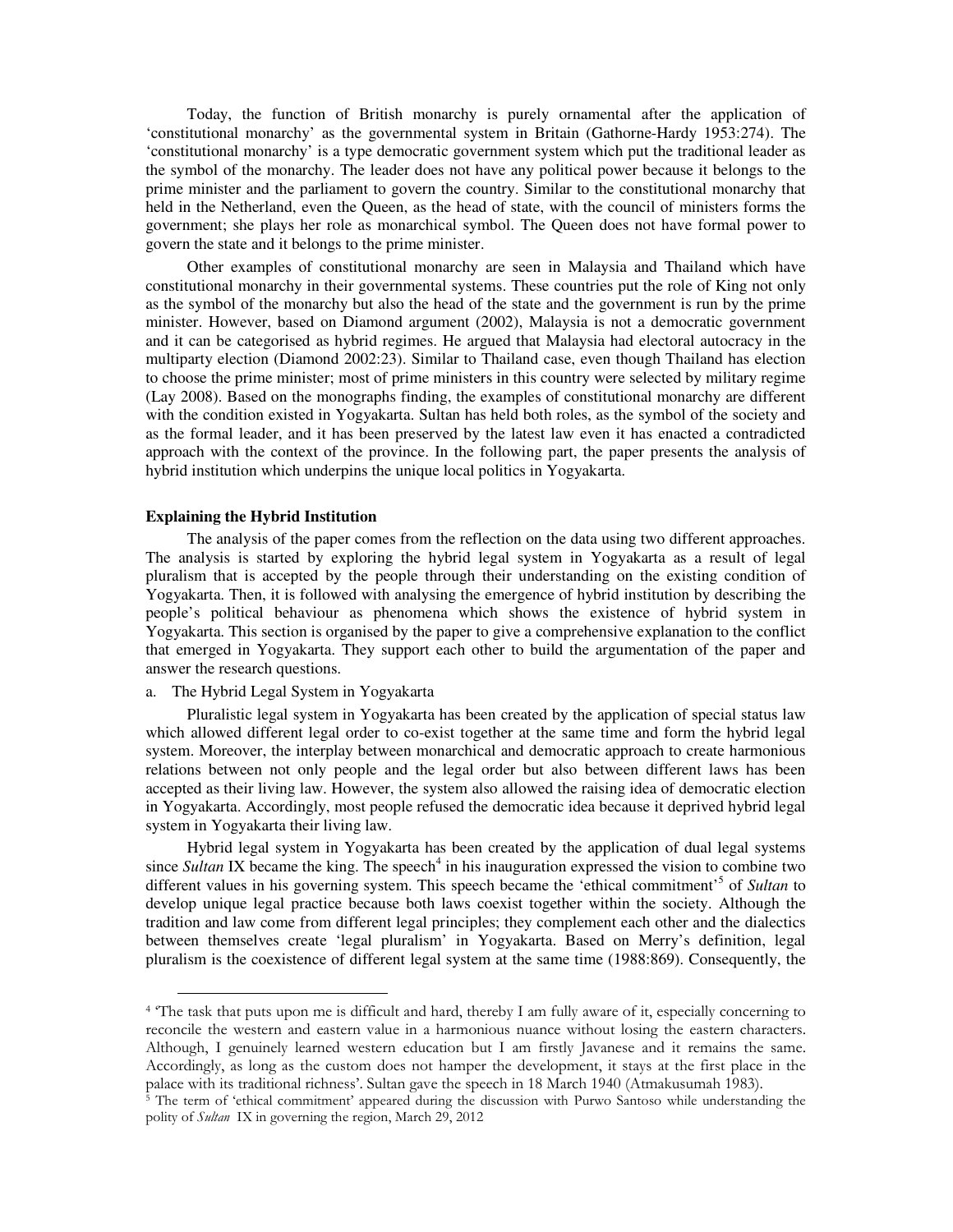interaction forms complex relation of hybrid legal system because it plays not only between monarchical and modern law but also between the legal system and the people in Yogyakarta.

However, the coexistence of dual system in Yogyakarta cannot be separated from the former kingdoms within the province and the republic of Indonesia because both of them joined together in forming the legal order in this province. The former traditional kingdoms gave the cultural tradition that is applied by the people for a long time as the behavioural norm. The norm deeply rooted in the people mind because it is internalised through the daily practice in the society (Nusantara 1999). On the other hand, people in Yogyakarta cannot be free from their obligation as the citizen of the state. As the citizens, people have to obey the modern law that regulate their interaction with other citizens and with the state. Consequently, people must obey two different laws simultaneously in their daily activity because the local system applies pluralistic legal system.

The emergence of pluralistic legal system in Yogyakarta is caused by the acceptance of the people to different laws in their society although it is very different with their perceived law. The perceived law usually comes from their traditional culture that is deeply internalised in their mind. However, the acceptance is generated by their common understand to the application of traditional law which does not create conflicting situation to the society. In relation to this situation, people apply their legal consciousness during the interaction with different laws because legal consciousness helps individual in interpreting the legal order (Hertogh 2004:460). Moreover, the principle of legal consciousness is practical tradition that is conducted by the people in relation with their environment (Cowan 2004:931). Although cultural practice has strong relation with the tradition; it could happen in the modern laws. The manifestation of legal consciousness as cultural practice emerges in the situation that takes place legal pluralism in the society.

The legal consciousness can be seen through the application of *tepa salira* (tolerance) tradition in Yogyakarta which absorbed the external law from outside the province such as different traditions or laws brought by new settler in the region. It tends to build a good social relation not only in the individual interaction but also in complementing the different laws (Nusantara 1999). During the drafting process of special status law, local politics in Yogyakarta was heated by the grievance of the group who supports appointment mechanism; even though, it was peacefully done by the people. People preferred to show their aspiration through traditional events, such as *pisowanan* agung (mass gathering), *laku pepe* (sun bathing), and *tapa bisu* (silent meditation), which perform less violent situation.

The role of the cultural practice in controlling the proper behaviour is also applied to the relation between people as the citizen and the governmental law. As a part of Indonesia, people in Yogyakarta have to obey the national law which has been enacted by central government to the region. However, as the special region, Yogyakarta has two different laws to regulate domestic legal order, the special status law and local government law. Unfortunately, both laws contradict each other because special status law maintains the monarchical system and the local government law proposes direct local election and this situation was strongly publicised by the central government official (Erwida and Suwarni 2010). For the people in Yogyakarta, the situation does not give any problem because they put it into the understanding of cultural practice. Practical understanding shows that people apply the monarchical system in the appointment of Sultan as the governor and land tenure policy and the rest regulation use local government law (Regional Representative Council 2010). The practice put individual judgement to the situation and, then, it spreads in the society as general knowledge. People look the laws as hybrid legal system and it comprises different laws which create legal pluralism situation (Merry 1988). Moreover, people could apply the living law arrangement on the contradicted laws because they have been familiar with both laws for years and the one who problematized the situation is the central government of Indonesia.

The application of living law in the society shows that people are well experienced with the hybrid system in Yogyakarta. The system deeply rooted in the people's mind and characterised the culture of Yogyakarta (Atmakusumah 1983; Nusantara 1999; Lay 2007; Regional Representative Council 2010). The application of self-regulating system on land used to deliver the wealth for the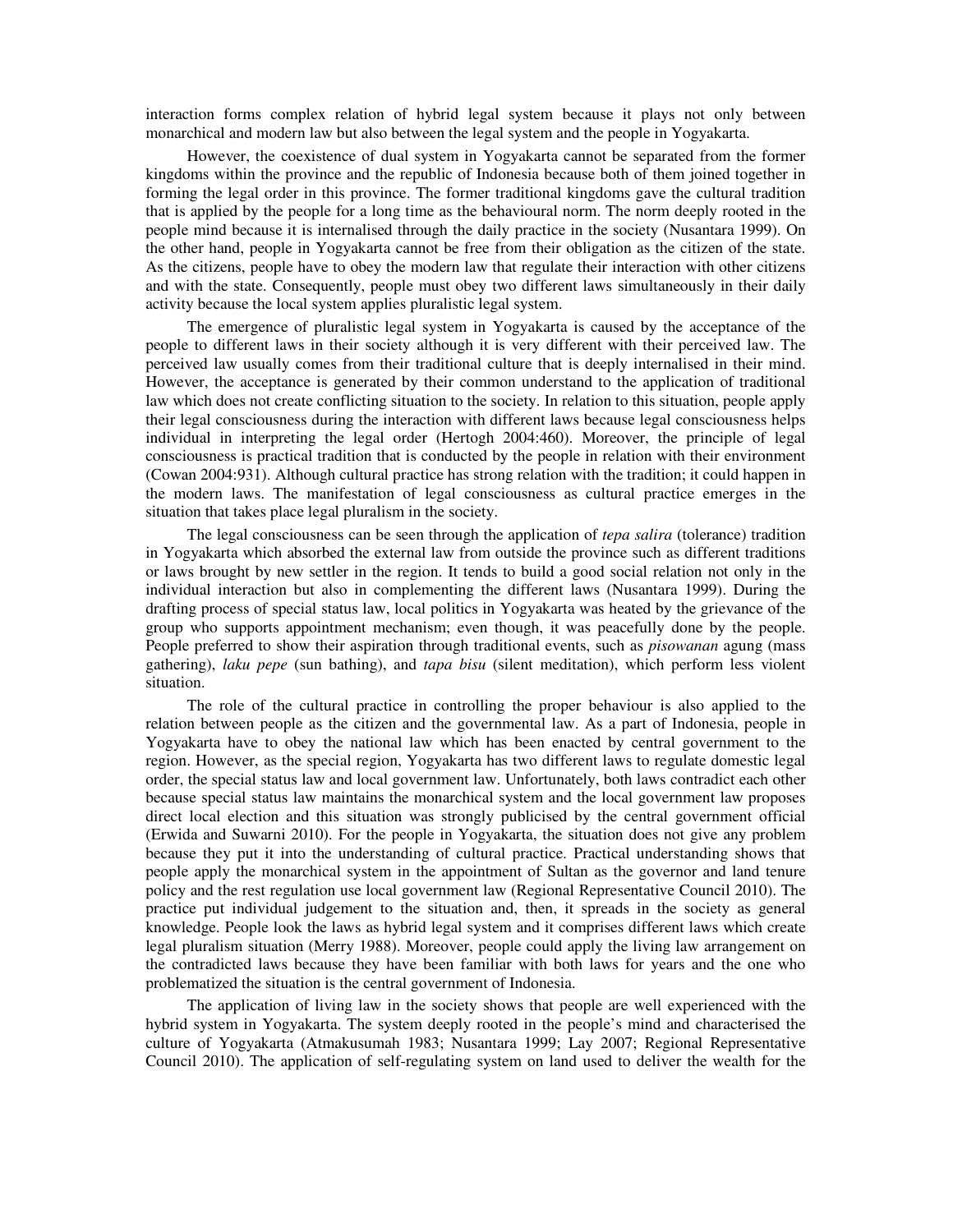people and 'protect the public land from the acquisition of private motive company'<sup>6</sup> . Yet, *Sultan* policies have allowed the using of the land by the people and cultivated it for years. In relation to democratic approach, the foundation was introduced by *Sultan* IX who reigned from 1940 to 1988 and at this time it can be preserved by his successor, *Sultan* X. Since 1942 Sultan has applied several policies which can be identified as the introduction of democratic system. First, Sultan limited the role of *pepatih dalem* (regent) and removed this position when the last *pepatih dalem* died in 1948. By eliminating the *pepatih palem*, *Sultan* established himself not only in high politics such as decision making process but also in daily politics such as meeting with the people and hearing their aspirations. Moreover, the termination of *pepatih dalem* position gave back his formal position to him as the ruler of Yogyakarta (Regional Council Representative 2010: 15). Second, in 1946, the introduction of direct election to choose the chief of villages and its official in rural area entrenched the democratic value not only to urban but also to rural area in Yogyakarta (Atmakusumah citing Kahin 1983: 176). The application of this policy gave a strong evidence that people in Yogyakarta was accustomed to direct election because they had it in choosing their village officials. Third, in 1948, *Sultan* dissolved the royal family privileges as the major of the city and head of regions within the province and let ordinary people to have it through the election. That is why within the province, the head of regions are elected from the people and do not come from royal family (Regional Council Representative 2010). Based on these policies, *Sultan* gave the foundation for the establishment of hybrid legal system in Yogyakarta and people got the experience before the local government has been enacted by the central government to promote direct election. The situation explains why most people in Yogyakarta feel the hybrid system can be preserved even there is a contradiction within the systems. In addition, people can deal with the situation by applying the hybrid institution as their living law. To find out the existence of opposite aspiration which explains the contradiction within the system in Yogyakarta, the paper applies historical institutionalism to examine the political behaviour of people in Yogyakarta which indicate the emergence of hybrid institution in the next section.

### b. Emergence of Hybrid Institution

-

The behaviour of people in Yogyakarta was affected by the implementation of hybrid institution as the local policy which combined monarchical and democratic system as the foundation of the society. Moreover, using this policy, *Sultan* could control the appropriate behaviour of people by intertwining the cultural and calculus approaches to maintain a stable circumstance in the region. The special status law allowed Sultan to apply this policy and it could keep Yogyakarta as one of the most peaceful regions in Indonesia.

Since 1950, Yogyakarta has developed hybrid institution within the region. However, the existence of this system is less noticed because the local politics of Yogyakarta does not present a conflicting application of it and the process takes place peacefully. People only observe Yogyakarta as a region which has strong cultural root from former traditional kingdoms and the governor of the region is *Sultan*, the traditional ruler of the kingdom. The system became noticeable as hybrid system when political conflict between different people's aspiration divided the society into group that support appointment or election mechanism<sup>7</sup>.

The existence of conflicting aspirations that divide the society originates from hybrid institution that is underpinned by the application of legal pluralism in Yogyakarta. Institutionalist analysis argued that institution can influence people's political behaviour because institution relates its characteristic to the people as their agency (Hall and Taylor 1996). Furthermore, historical institutionalist states that it can be originated from both formal and informal institution in the society. Formal institution is provided by modern law which promote western-styled democratic system. This system bears the calculus approach because people use their rationality to achieve their goal. The goal gives the benefit to individual which is defined as benefit maximiser. On the other hand, the informal one obtains cultural approach to keep the satisfaction by emphasizing the role of norm to create appropriate behaviour of the people as the goal (Ibid: 6-8). By achieving appropriate behaviour in the

<sup>6</sup> Land tenure policy in Yogyakarta was explained by Julius Sembiring, one of participants in the Agrarian Course in ISS, May 2011

<sup>7</sup> Said by Teguh Juwarno, member of house of representative, in rakyatmerdekaonline.com accessed in 30 September 2011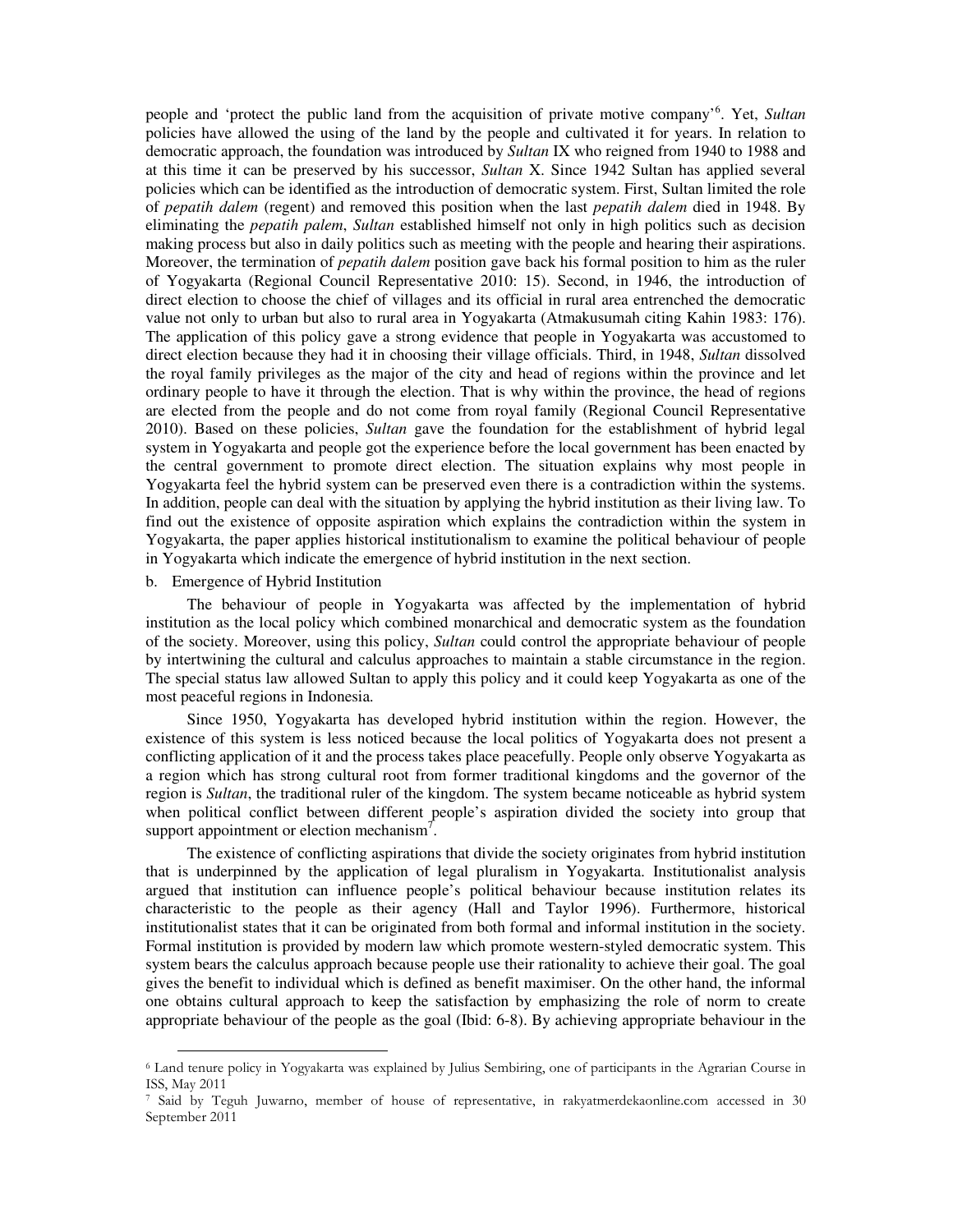society, the social pattern can be preserved. The application of both approaches characterizes the historical institutionalist in examining the role of institution in influencing the behaviour of the agency.

Hybrid institution in Yogyakarta that is underlain by the special status law allows the application of cultural and calculus approach to influence the behaviour of people. Cultural approach is backed up by monarchical system which applies the appointment mechanism and land tenure policy and calculus one is underlay by modern system that uses democratic policy. Even though Yogyakarta became part of Indonesia; people acted in feudalistic manner especially for the large number of them who live in rural area. Cultural approach preserves the patron-client relation between Sultan and people in rural area which is still lasting and it gives strong legitimacy for *Sultan* as the governor (Lay 2008). The land tenure policy supports this approach because, as the king, Sultan can give reference letter (serat kekancingan) for the people to use the land. Besides, 'most people in rural area do not pay the rent for the land and they can inherit the right to cultivate the land to their family'. It hardly happened to the people who rent the land in the urban area because they have to pay for it<sup>8</sup>. This situation also explains the strong relation between *Sultan* and the people in rural area. *Sultan* develops resource patronage to the people using his land tenure policy; even though, it uses the monarchical justification to implement the policy.

On the other hand, *Sultan* also applies calculus approach by introducing democratic policy in governing the region. The introduction of democratic approach in Yogyakarta was a necessity to the society because Sultan IX saw the approaching of democratisation in the European countries<sup>9</sup>. In fact, the policy assured a closer relation between *Sultan* and his people because the people experienced with the democratic approach policy. Moreover the policy created a mutually constitutive relation between monarchical and democratic approach and has been able to maintain the local politics of Yogyakarta passing through political turmoil in Indonesian history. The implementation of democratic policy by *Sultan* IX was also continued by his predecessor, *Sultan* X. When Indonesia was approaching the reformation era in 1998, *Sultan* X strongly supported people in forcing the authoritarian regime to step down (Woodward 2011: 230). He joined the demonstration and appealed them not to be anarchical while they were demonstrating. Amongst people in Yogyakarta, *Sultan* is a very respectable person and, traditionally, people had to obey "the king's words". In fact, Yogyakarta became the most peaceful region in Indonesia in reforms processes although a million of people gathered together protesting the regime (Nusantara 1999: 59). The peaceful environment in Yogyakarta was well managed because the society knew the appropriate behaviour which is underpinned by the local culture in dealing with the situation. *Sultan* also played his role as their traditional ruler to situate the crowd by appealing people not to be destructive. Using this approach, *Sultan* can maintain the 'path dependence' (Krasner 1984) of Yogyakarta by keeping the pattern of non-violence approach and using traditional symbol to develop a peaceful society that is underlain by cultural approach.

In relation to the 'critical juncture' (Collier and Collier 1991), in 1998 and 2007, Yogyakarta faced strong political tension that disrupted its local politics. People gathered together against the idea on local election for governor position and demanded central government to renew the special law and appoint *Sultan* as the governor of Yogyakarta. Nonetheless, the demonstration did not change into riot and people safely got back to their home. People's demand to hold on the special status law and the appointment of *Sultan* as the governor can be considered as calculus approach because they use their right to express their choice. Especially for them who live in urban area, their rationality let them to choose the existing situation in Yogyakarta because they are comfortable with the way of life in the region (Astuti and Suryaningtyas 2011). This aspiration is generated by the application of calculus approach to the people. Consequently, this shows that people also use their rational calculation to keep their cultural tradition.

-

<sup>8</sup> The discussion took place during the agrarian course, May 2011, in ISS with Julius Sembiring, one of the participants of the course.

 $\frac{1}{9}$  Sultan IX had lived in the Netherland for 9 years (1930-1939) as a student in Leiden University and developed his knowledge about democratisation in European countries during this time.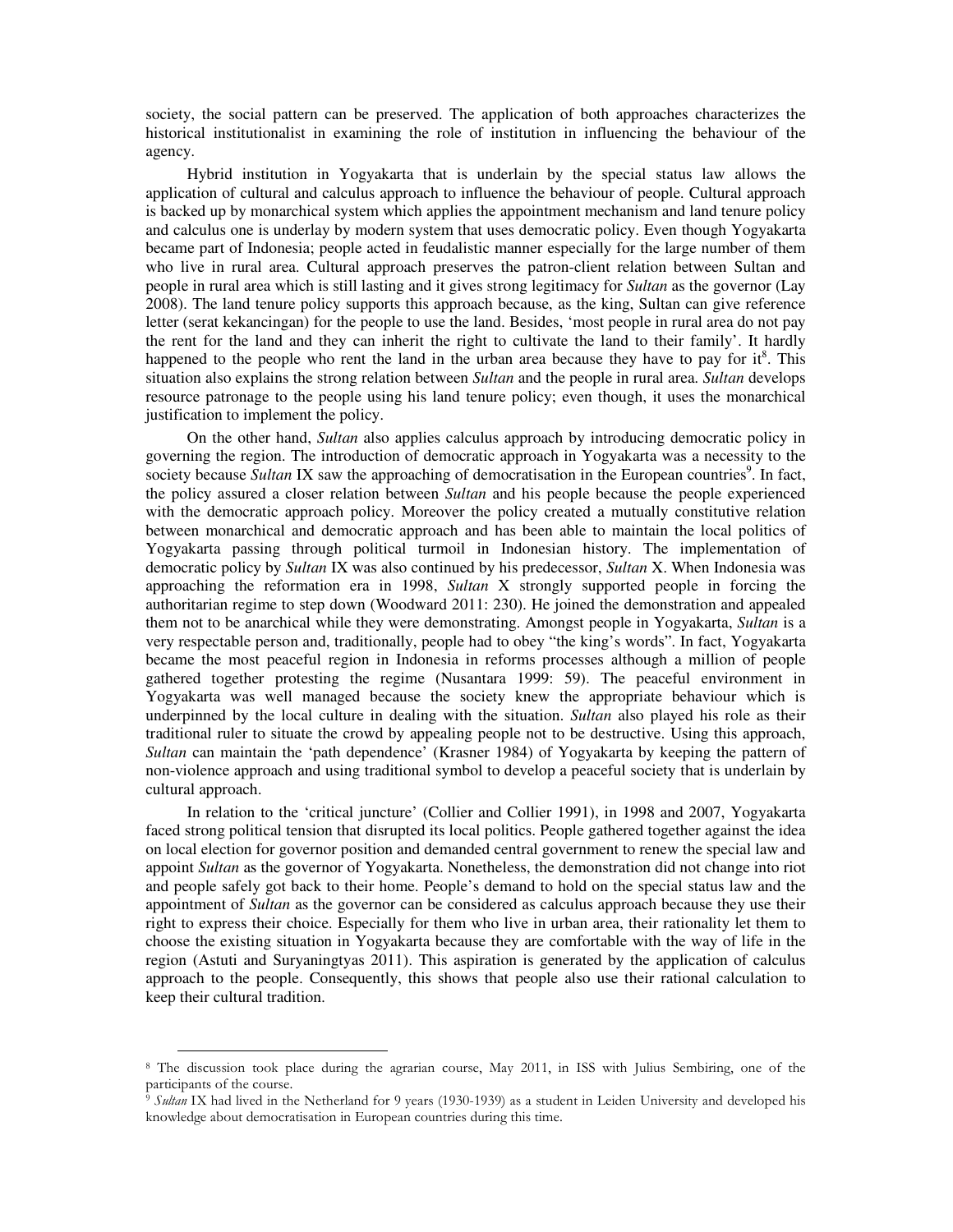People's ability to create the interplay between two approaches explains the 'the role of idea' concept which also describes an idea shift in the people's mind (Hall 1983; 1984; 1990). People became familiar with the application of both approaches because they experienced the approaches in their political activities. Both approaches influenced their behaviour; therefore, people decided the application of the approach by themselves. To maximize the satisfaction in living in Yogyakarta, some of them applied calculus consideration to preserve their way of life that is supported by cultural tradition. In fact, 'calculus approach through democratic election does not guarantee creating democratic government<sup>10</sup> that is why some people prefer to preserve hybrid institution than democratic government. In contrast, there are also people who nurture democratic election as the application of calculus approach because it implements substantive understanding of democracy. 'Election gives an equal opportunity to the people and seeks the accountability of governor to its  $constituent$ <sup>, 11</sup>.

The idea to strengthen the monarchy using democratic approach can be considered as the application of 'non evolutionary theory' (Thelen 1999; 2004). It is aimed to preserve the monarchical system within the society; hence, it gives democratic situation established within the people's political activities. Moreover, both Sultans tolerate the opinion of the group that support the election to be applied in Yogyakarta. *Sultan* gives the 'incentive' that he can also become a democratic person to the group that support the application of local election for governor in Yogyakarta (ibid). By developing democratic approach, *Sultan* gives his 'good trick' to maintain the possibility of disloyalty on the hybrid institution by showing his support to democracy (Lustik 2011).

*Sultan* IX statement to preserve the tradition by combining monarchical and modern value through the introduction of democratic approach can be considered as the application 'non evolutionary theory' (Thelen 1999; 2004). He confirmed himself to keep his monarchical tradition and reconciled it with the modern value. Following 'his word', he created democratic policies during his reign such as direct election for village officials. The hybrid system persisted although *Sultan* IX passed away in 1988 and his successor, *Sultan* X, has continued to apply the local politics in Yogyakarta (Nusantara 1999). The hybrid institution applies monarchical tradition in the appointment of *Sultan* and land tenure policy; while the other policies in the region are by *Sultan* based on democratic approach. However, people seem to accept this arrangement and they feel comfortable with the local context (Regional Representative Council 2010; Astuti and Suryaningtyas 2010). This situation shows the role of democratic policies in preserving the traditional monarchy and it plays as the 'incentive' to maintain democratic idea which is existed in the society.

Since 1998, during the term of *Sultan* X, the situation of Yogyakarta has been more complex because the hybrid institution has been challenged by the democratisation in Indonesia. The challenge is questioning the application of appointment of *Sultan* as the governor which is not in line with the application of substantive democracy. In dealing with the conflict in filling the governor position within the special law, *Sultan* let his people to decide their own choices because he realized that there were pro and contra within his society (Nusantara 1999). Both appointment and election mechanisms have the proponent in the society and it is their right to have the own decision. Furthermore, his statement about unwillingness to be the governor for the rest of his life<sup>12</sup> fretted the people in Yogyakarta. When his people forced him to give the explanation about his statement through *pisowanan* agung, he answered, diplomatically, that he did not want to be the governor if the people did not support him (Lay 2008: 22). Besides, the statement also reinforced the opinion of people who support the election of governor in Yogyakarta. In relation to this, people agreed with election based on 'the concern over the future of the province if *Sultan* becomes the governor for the rest of his life because he can get sick and unfit for the position'<sup>13</sup>. Similar expression said that '*Sultan* is human

1

<sup>10</sup> Mudjanto, a historian, was commenting the application of democratic election in the monograph made by Governance and Political Department, Gadjah Mada University.

<sup>11</sup> Afan Gaffar, during the hearing of government official when socializing the monograph made by Gadjah Mada University (Lay 2008)

<sup>&</sup>lt;sup>12</sup> Kompas.com, Sultan HBX: Saya tak *mungkin gubernur seumur hidup* (I could not be the governor for the rest of my life), edition 20 September 2008 accessed March 2011

<sup>13</sup> Statement said by Budi Setiyawan in The Jakarta Post edition 12 March 2010 accessed 15 August 2011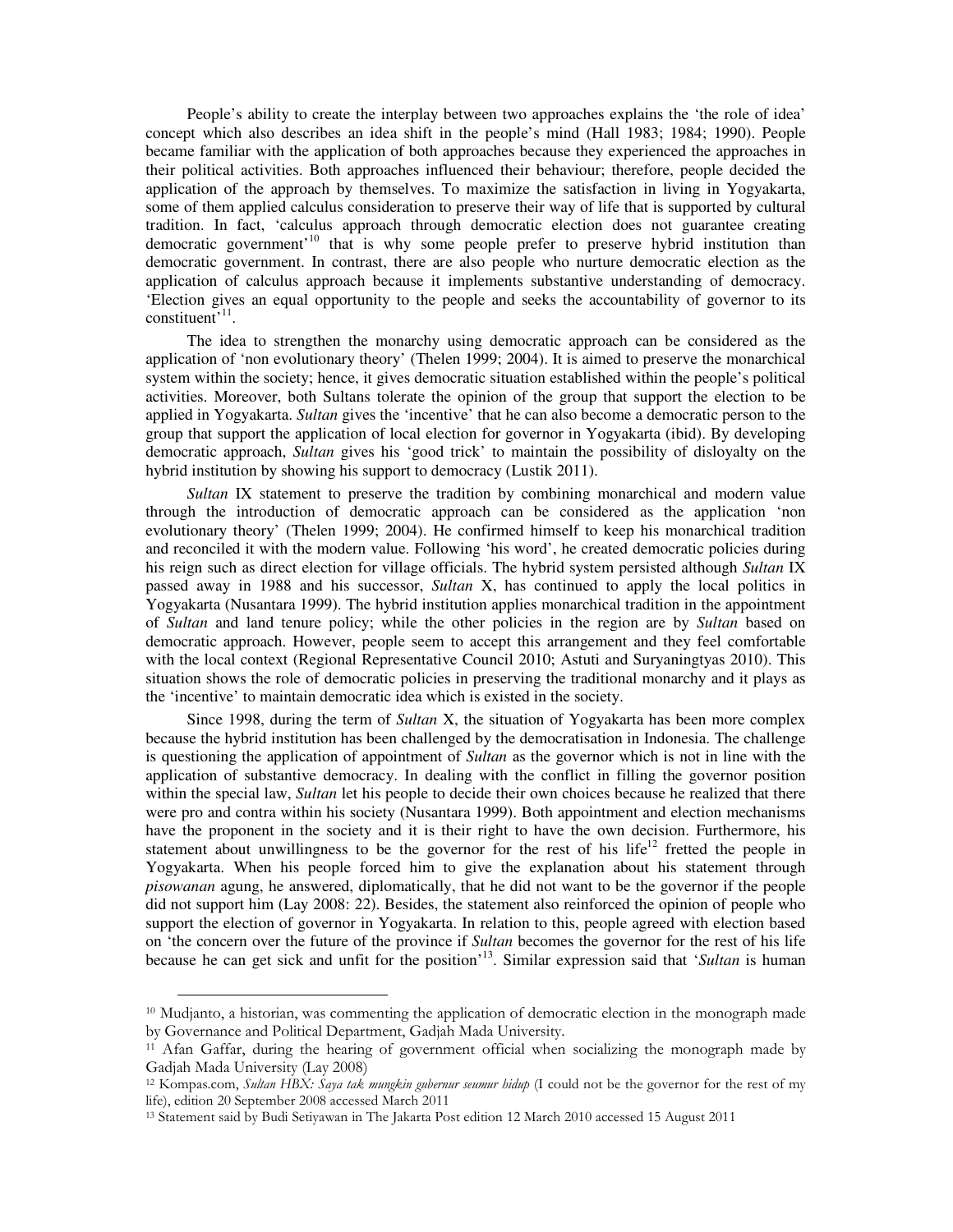being which can make mistakes and die<sup>14</sup>. Nonetheless, the aspiration of election group is expressed by the people; their voices are less heard compared to the other group. Despite unwillingness to be the governor for the rest of his life, *Sultan* seems measuring his personal justification on the people who supports him by using the democratic approach to guard the social pattern which is embedded in Yogyakarta. The statement is a 'good trick' to calculate his legitimacy to keep the local context (Lustik 2011).

Historical institutionalist analysis showed that people's behaviour in Yogyakarta was influenced by the application of monarchical and democratic system in the region. Furthermore, it described how the hybrid institution allows the growing of different aspirations in the society and maintained a stable interaction between appointment and election groups. The tension between monarchy and democracy took place when the central government tried to impose democratic election to the region. People reacted by showing their support to *Sultan* and protesting the central government decision. Although the situation in Yogyakarta changed into conflict, *Sultan* tried to preserve the special status using the interplay between cultural and calculus approaches as the application of hybrid institution.

### **Conclusion**

-

This paper was designed to describe the application of "Democratic Monarchy" in Yogyakarta. Based on the findings, legal pluralism analysis described the appearance of conflict between different aspirations in local situation related to the filling mechanism of governor position. Different aspiration divided the society into group who supported direct election and group who insisted the appointment mechanism. Both groups were existed in the society because they were familiar with the situation. The special status law of Yogyakarta allowed Sultan as the governor to apply monarchical and democratic approaches at the same time. His policy to reconcile western and eastern value has been proven capable to maintain stable and durable circumstances in Yogyakarta for decades. In relation to this situation, people in Yogyakarta were aware to the cultural practice between monarchical and democratic system in the society and admitted it as their 'living law'. The findings about 'living law' showed the role of cultural practice in controlling individual behaviour to interact with not only other individual but also the government. Accordingly, the aspiration of most people in Yogyakarta refused the application of democratic election because it deprived their 'living law'.

On the other hand, splitting aspiration of the people appeared in Yogyakarta because Sultan applied the intertwined approaches of 'historical institutionalist' which maintained the divided aspiration of the people in Yogyakarta. Based on the 'calculus approach' analysis, Sultan applied democratic approach to strengthen the monarchical system. Despite giving the democratic approach as 'incentive' to the people, Sultan mainly focused on maintaining the social pattern in Yogyakarta to keep his legitimacy. Moreover, he could reinforce his patronage using the cultural approach such as land tenure policy which strongly influenced people behaviour. The application of institutionalist approaches explains the relation between Sultan and his people.

As a result, the existence of Yogyakarta as a "democratic monarchy" came from the application of intertwined system between monarchy and democracy within the Sultan administration in Yogyakarta. Sultan attempted to 'harmonise western and eastern value without depriving the tradition' by strengthening the monarchy using democratic approach. This policy is similar to Gathorne-Hardy conception of democratic monarchy which explains Queen Victoria's policy in Britain. Moreover, the special status law allowed Sultan to implement the policy which has been proven capable to maintain a peaceful environment in the region for decades. This arrangement became the characteristic of Yogyakarta. Because people felt comfortable with the situation, they embraced it as their 'living law'.

However Sultan applied a limited monarchical system and emphasised more on democratic approach which introduced both monarchical and democratic system to people. Consequently, people in Yogyakarta experienced with democratic approach before the central government proposed the draft of special law which imposed the direct election. As a result, even though the society has been

<sup>14</sup> Statement said by Sudaryanto in The Jakarta Post edition 12 March 2010 accessed 15 August 2011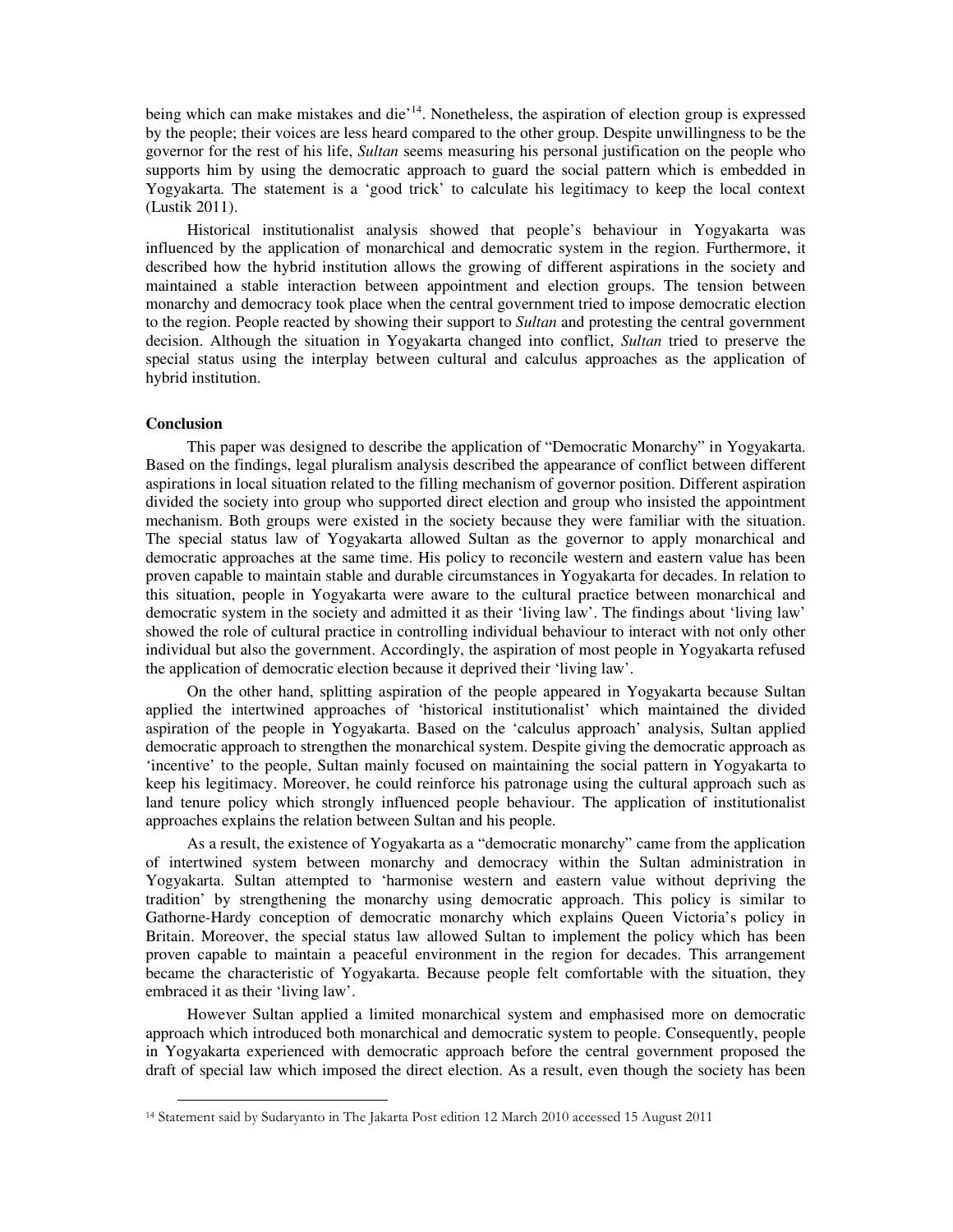divided into two different groups; both aspirations described their freedom of right which is acknowledged by the hybrid legal system in Yogyakarta. People understanding on their freedom right originated from their interaction with the local system in Yogyakarta because Sultan's administration applied democratic approach policy.

However, based on Rakner (2007:7) division on substantive democracy, the governance system in Yogyakarta could not be categorised as democratic local government. The regime in Yogyakarta is never change and it keeps relying on monarchical system to fill the position province leader which implied in the special status law. Furthermore, even people accepted Sultan as their formal leader; it seemed hard to have accountability measurement because the relation between Sultan and the people have been mostly underlain by the power and resources patronage.

Using Diamond (2002) reflection on many applications of governance system, Sultan administration can be considered as hybrid regime in a broad sense. However, the application of monarchical system that underlay democratic approach in Yogyakarta can be distinguished with Diamond's examples of hybrid regime. Sultan has used less authoritarian approach within the limited monarchical system and most policies have applied democratic approach to govern the province. Accordingly, the regime can be best described by the term of 'hybrid institution' which showed the role of traditional system in translating democratic approach in its society similar to the Sultan's policy in Yogyakarta(AIPP 2007:2). This definition seems similar with the term of democratic monarchy as the concept of policy which strengthens the monarchical system using democratic approach.

# **References**

- Abell, Jackie and Stevenson, Clifford (2011) 'Defending the Faith(s)? Democracy and Hereditary Right in England', *Political Psychology*, Vol. 32, No. 3, p. 487
- Asia Indigenous Peoples' Pact (2007) 'Indigenous Governance Systems in Asia', *Conference Report*
- Astuti, Palupi P., and Suryaningtyas, Toto (2010) *Publik Cenderung Terima Keistimewaan* (Public Tend to Accept the Privileges) Kompas 6 December
- Atmakusumah (ed.) (1982) *Tahta untuk Rakyat* (To reign for the People), Jakarta Gramedia Publishing (Bahasa)
- Collier, R.B and Collier, D (1991) *Shaping the Political Arena. Critical Junctures, The Labor Movement, and Regime Dynamics in Latin America*, New Jersey: Princeton University Press
- Cowan, Dave (2004) "Legal Consciousness: Some Observation", *The Modern Law Review Limited*, Oxford: Blackwell Publishing pp931-35
- Diamond, Larry Law (2002) "Thinking about Hybrid Regimes", *Journal of Democracy*, Vol 13 No 2, pp 21-4
- Gathorne-Hardy, G.M (1953) "The Democratic Monarchy", *International Affairs*, 29 (3) pp. 273-6
- Hall, Peter and Taylor R. C. R. (1996) 'Political Science and the Three New Institutionalisms', *Political Studies*, 44 (5), pp. 936-957
- Hofman, Bert and Kaiser, Kai (2002) "The Making of the Big Bang and its Aftermath A Political Economy Perspective", *Paper Conference*, Atalanta
- Hertogh, Marc (2004) "A 'European' Conception of Legal Consciousness", *Law & Society*, Volume 31 (4) pp.457-81
- Kidder, Robert L (1979) Toward An Integrated Theory of Imposed Law, *Academic Press*, pp297-303
- Krasner, Stephen D. (1984). Approaches to the State: Alternative Conceptions and Historical Dynamics. *Comparative Politics*, Vol. 16, No. 2, pp. 8-246
- Lay, Cornelis (2008) *Keistimewaan Yogyakarta* (The Privileges of Yogyakarta), Monograph on Politics and Governance, Department of Politics and Governance (JPP) Gadjah Mada University, Vol 2. No. 1 pp 8-22
- Lustik, Ian S (2011) "Taking Evolution Seriously: Historical Institutionalism and Evolutionary Theory", *Polity* Vol 43 No 2 p 206